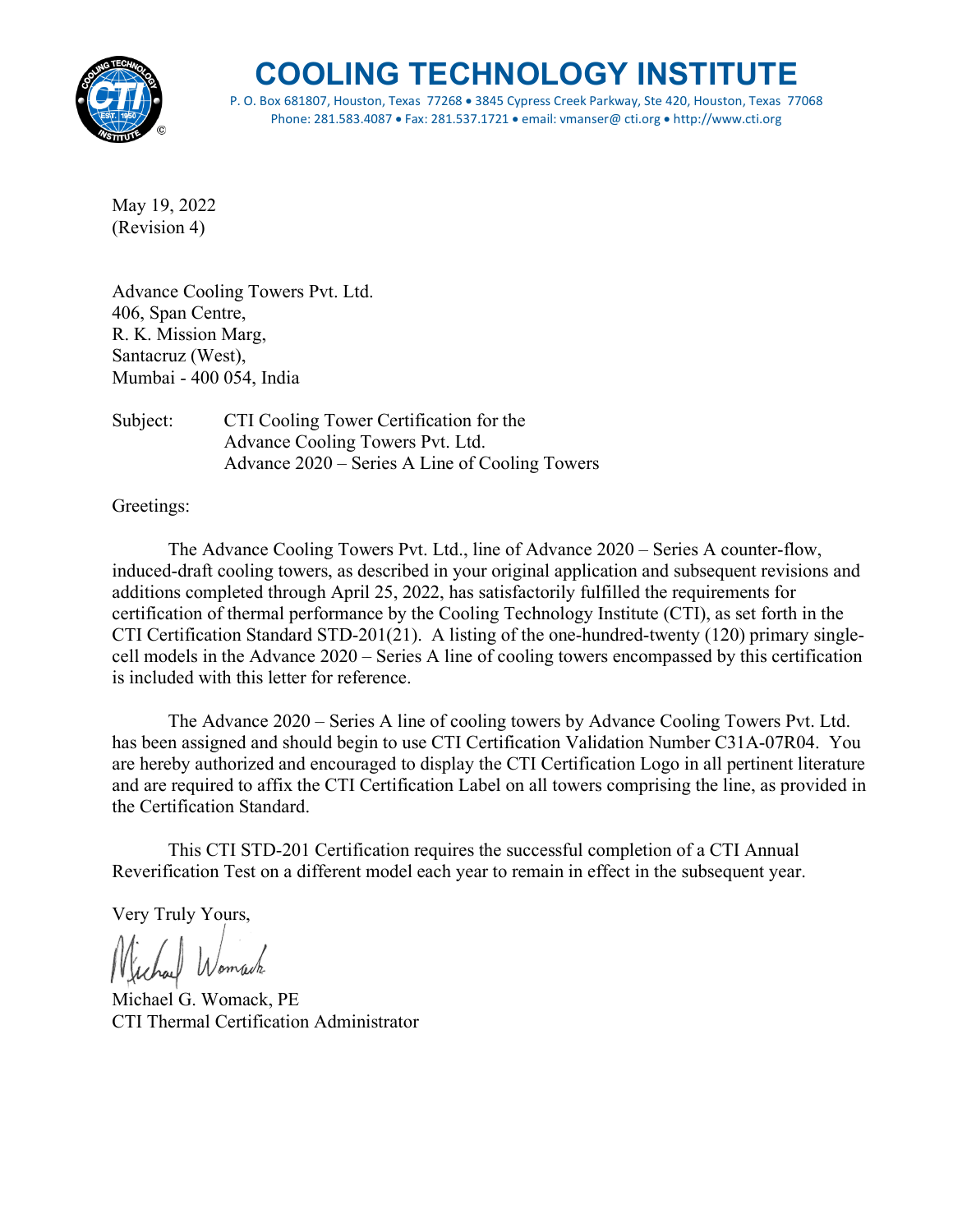

P. O. Box 681807, Houston, Texas 77268 • 3845 Cypress Creek Parkway, Ste 420, Houston, Texas 77068 Phone: 281.583.4087 • Fax: 281.537.1721 • email: vmanser@ cti.org • http://www.cti.org

## **Advance Cooling Towers Pvt. Ltd. Advance 2020 – Series A Line of CTI Certified Cooling Towers CTI Certification Validation Number C31A-07R04 May 19, 2022 (Revision 4)**

|                                                                 | Group A Models (Standard AC Fan Type) |               |
|-----------------------------------------------------------------|---------------------------------------|---------------|
| (Note: Number of Certified Cells Denoted by Prefix 1 through 6) |                                       |               |
| A37-0.75                                                        | A91-3.75                              | A145-18.3     |
| A37-1.10                                                        | A91-5.50                              | A145-22.0     |
| A37-1.50                                                        | A91-7.50                              | A145-30.0     |
| A37-2.20                                                        | A91-9.30                              | A145-37.0     |
| A37-3.75                                                        | A91-11.0                              | A145-45.0     |
|                                                                 | A91-15.0                              |               |
|                                                                 |                                       |               |
| A46-1.10                                                        | A100-7.50                             | A154-22.0     |
| $A46-1.50$                                                      | $A100-9.30$                           | $A154-30.0$   |
| A46-2.20                                                        | A100-11.0                             | A154-37.0     |
| A46-3.75                                                        | A100-15.0                             | A154-45.0     |
| A46-5.50                                                        | A100-18.3                             | A154-55.0     |
|                                                                 |                                       |               |
| $A55-1.10$                                                      | $A109-9.3$                            | $A163 - 22.0$ |
| A55-1.50                                                        | A109-11.0                             | A163-30.0     |
| A55-2.20                                                        | A109-15.0                             | A163-37.0     |
| A55-3.75                                                        | A109-18.3                             | A163-45.0     |
| A55-5.50                                                        | A109-22.0                             | A163-55.0     |
| A55-7.50                                                        |                                       |               |
|                                                                 |                                       |               |
| A64-1.50                                                        | A118-11.0                             | A172-30.0     |
| $A64 - 2.20$                                                    | A118-15.0                             | A172-37.0     |
| A64-3.75                                                        | A118-18.3                             | A172-45.0     |
| A64-5.50                                                        | A118-22.0                             | A172-55.0     |
| A64-7.50                                                        | A118-30.0                             | A172-75.0     |
| A64-9.30                                                        |                                       |               |
|                                                                 |                                       |               |
| A73-2.20                                                        | A127-15.0                             | A181-37.0     |
| A73-3.75                                                        | A127-18.3                             | A181-45.0     |
| A73-5.50                                                        | A127-22.0                             | A181-55.0     |
| A73-7.50                                                        | A127-30.0                             | A181-75.0     |
| A73-9.30                                                        | A127-37.0                             | A181-100.0    |
| A82-2.20                                                        | A136-18.3                             | A190-45.0     |
| A82-3.75                                                        | A136-22.0                             | A190-55.0     |
| A82-5.50                                                        | A136-30.0                             | A190-75.0     |
| A82-7.50                                                        | A136-37.0                             | A190-100.0    |
| A82-9.30                                                        | A136-45.0                             | A190-135.0    |
| A82-11.0                                                        |                                       |               |
|                                                                 |                                       |               |

#### **See Footnotes, Last Page**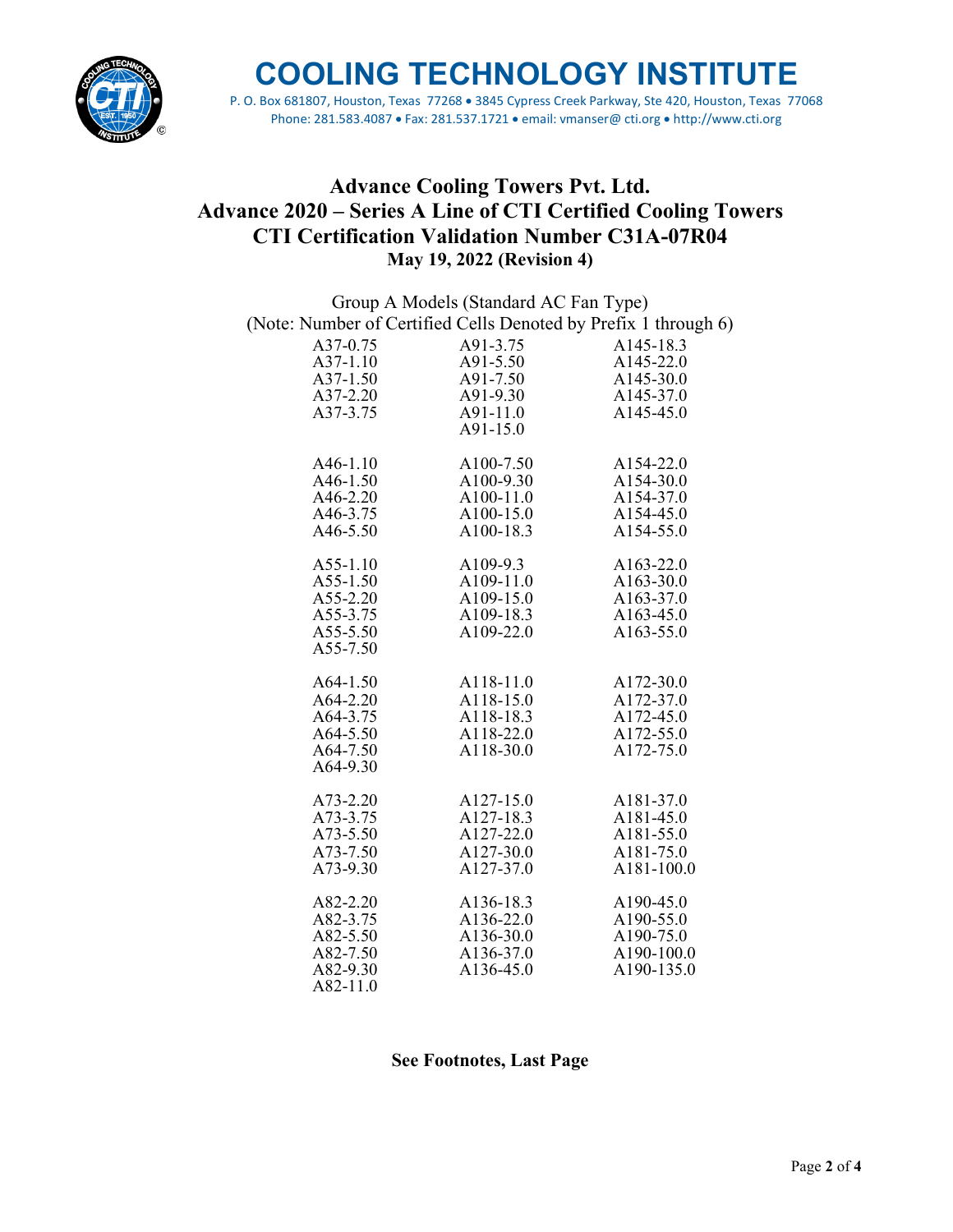

P. O. Box 681807, Houston, Texas 77268 • 3845 Cypress Creek Parkway, Ste 420, Houston, Texas 77068 Phone: 281.583.4087 • Fax: 281.537.1721 • email: vmanser@ cti.org • http://www.cti.org

## **Advance Cooling Towers Pvt. Ltd. Advance 2020 – Series A Line of CTI Certified Cooling Towers CTI Certification Validation Number C31A-07R04 May 19, 2022 (Revision 4)**

Group B Models (EC Fan Type) (Note: Number of Certified Cells Denoted by Prefix 1 through 6) A37ECMEDIUM A82ECLOW A37ECSTANDARD A82ECMEDIUM A82ECSTANDARD

A46ECLOW A46ECMEDIUM A91ECLOW A46ECSTANDARD A91ECMEDIUM

A55ECLOW A55ECMEDIUM A100ECLOW

A64ECLOW A64ECMEDIUM A109ECLOW

A73ECLOW A73ECMEDIUM A73ECSTANDARD

A55ECSTANDARD A100ECMEDIUM A100ECSTANDARD

A91ECSTANDARD

A64ECSTANDARD A109ECMEDIUM A109ECSTANDARD

**See Footnotes, Last Page**